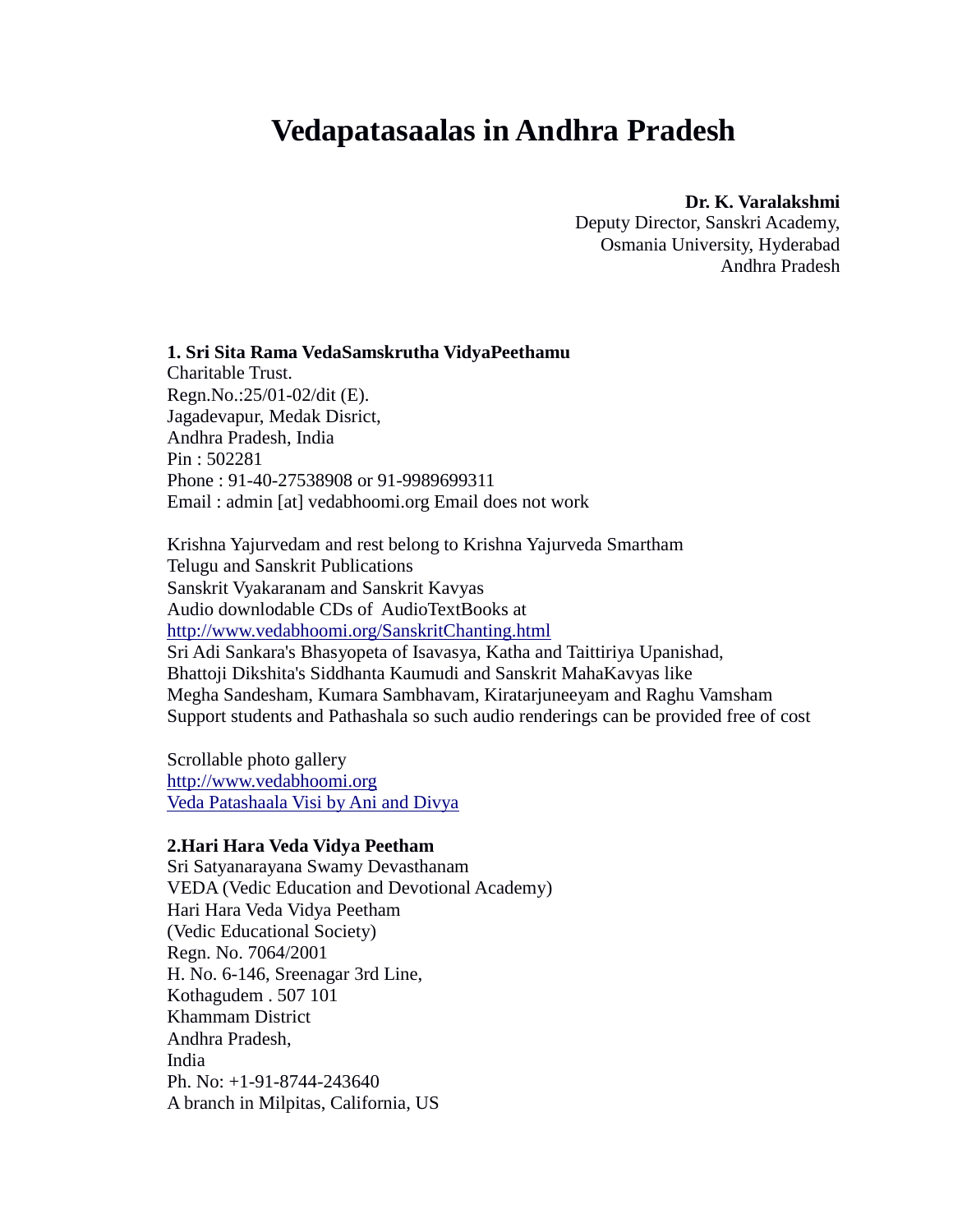[Audio files](http://siliconvalleytemple.net/audio.html) site http://siliconvalleytemple.net

#### **3.Vedabhavan, Secunderabad**

Sankara Bhaktha Sabha Trust (Regd) VEDA BHAVAN, 58 and 59 Road no 1, Chandragiri Colony ( west) Neredmet Secunderabad- 500 058 Tel nos 040- 2722 7669 and 2722 9775 Email ghanapati [at] gmail.com Website [http://www.vedabhavan.org](http://www.vedabhavan.org/) (under construction) The number of students in the veda Patashala are approx 100. [Video.](http://www.youtube.com/watch?v=y2hJZjWnHpg)

### **4.Sarvaraya Educational Trust,**

Kapileswarpuram Zamindra.s House Gandhinagar, Kakinada-533004, Andhra Pradesh (Supported by [MSRVVP\)](http://msrvvp.nic.in/) [Video clip](http://www.youtube.com/watch?v=BSA5p2DC-s8) [Information](http://www.baba.org/-veda-patasalas.html) on Vedapathashala sponsored by Sri Shirdi Sai Baba Temple in North America in 1991. (www.baba.org) Contact [Craig Sastry.](http://vedicschools.org/ContactUs/tabid/1339/language/en-US/Default.aspx) [Photo gallery.](https://plus.google.com/photos/103666602934585473364/albums/5686406698669702929?banner=pwa&authkey=CMu9xsLu7LC6Jw)

#### **5.Veda Vedanta Gurukula Mahavidyalaya,**

Madipadu Village, Achampet Mandal, Guntur-522409, Andhra Pradesh (Supported by [MSRVVP\)](http://msrvvp.nic.in/)

#### **6. Veda Parishat Pattabhipuram,**

3-25-13 A, Ravindra Nagar, Guntur-522006, Andhra Pradesh (Supported by [MSRVVP\)](http://msrvvp.nic.in/)

#### **7.Sri Sankara Gurukula Veda Pathshala,**

18-261, Mallikarjuna Nagar, Malkajgiri Hyderabad-500047, Andhra Pradesh (Supported by [MSRVVP\)](http://msrvvp.nic.in/) [Introduction of Sri Sankara Gurukula Veda Pathashala](http://www.youtube.com/watch?v=8JXUjvF8iJY)

#### **8.Patnala Sanyasi Rao Veda Pathashala**

Brahmamgarimattam, Kadapath (Dist), YSR district, Andhra Pradesh. [Brahmashri.Patnala.Sanyasi Rao Veda pathashala.](http://patnalasanyasiraovedapathashala.com/) Also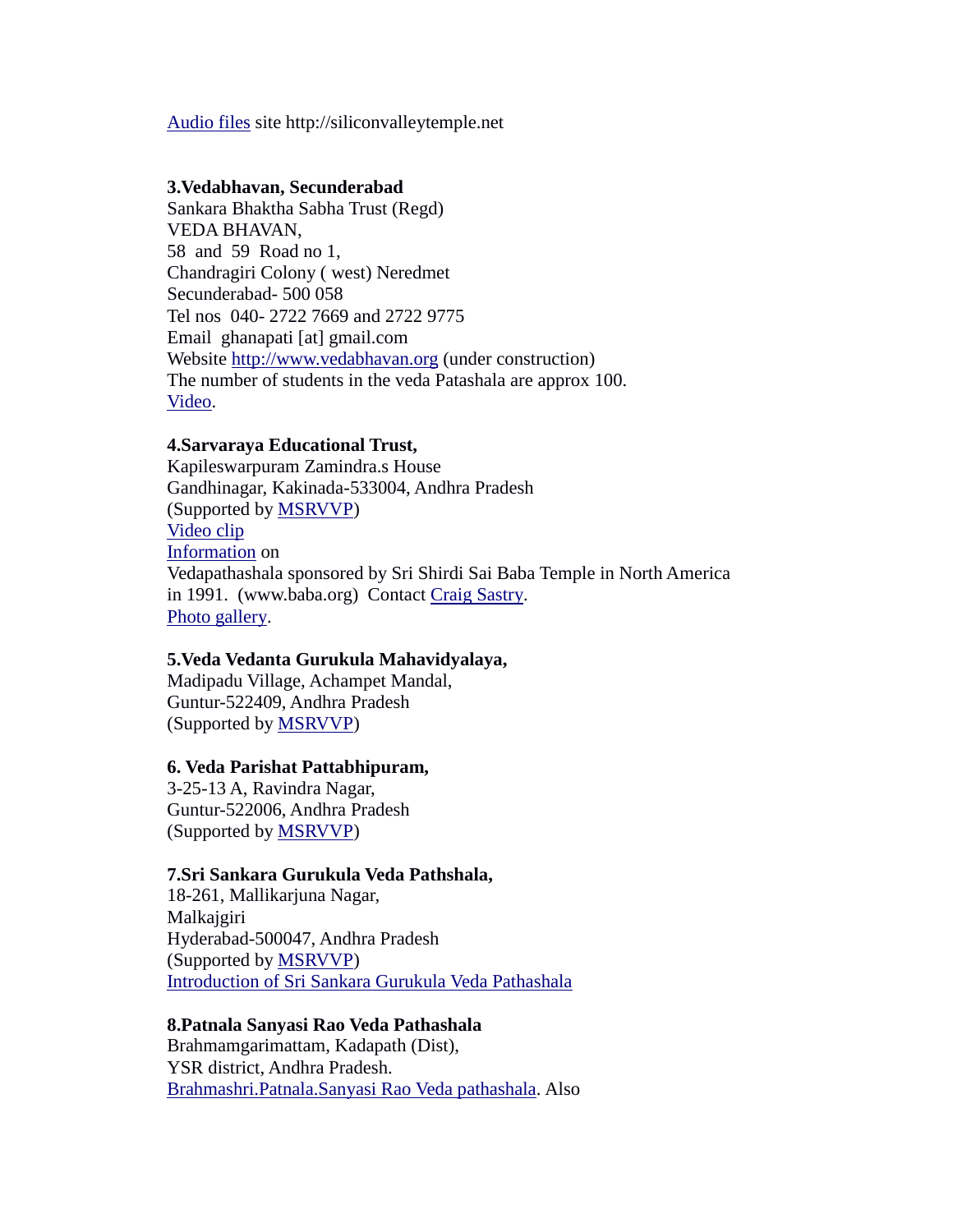[Navaratna Mandapam and Veda Pathashala.](http://en.wikipedia.org/wiki/Brahmamgarimatham) [Photo gallery.](http://patnalasanyasiraovedapathashala.com/photo-gallery)

## **9.Sree Gayathri Virat Vishwakarma Veda Pathashala**

Atmakur Village, Andhra Pradesh. Kalikamaba Temple premises in Vadlapeta (at the atmakur city check post) The school is having 20 students intake every year and the smartham is taught for a 2 year course.

[Atmakur, Kurnool details.](http://en.wikipedia.org/wiki/Atmakur,_Kurnool)

# **10.Brahmarshi Panditha Sri Yalavarthi Anjaneyasastri Gari Viswabrahmana Veda Sanskrutha Pathasala,**

Gandhinagar, Tenali, Guntur District, Andhra Pradesh. Email ID: contactus [at] yalavarthivedapathasala.com Email does not work [http://yalavarthivedapathasala.org/.](http://yalavarthivedapathasala.org/) [Photo gallery.](http://yalavarthivedapathasala.org/gallery.html) Founded in 1894.

## **11.Sree Shreeram Sharan Veda Pathashala, Himayat nagar, Hyderabad, Andhra Pradesh.**

# **12.Sri Jaganmahamuneeswara vishwakarma Veda Pathashala, Pandavulagutta, Kalvasreerampur, Karimnagar, Andhra Pradesh.**

#### **13.Sri Bharati Tirtha Vedic Foundation**

#311, Lingannapeta, Karimnagar District, Andhra Pradesh Sri Gopikrishna Sharma / Sri Radhakrishna Sharma 919000003374 / 919000003373, Web site : http://www.sbtvf.org Email: sbvfoundation at gmail.com The basic critria for adnissions are : 1. The student must be less than 10 years of age. Upper age limit is not accepted. 2.Parents must have performed yagnopavitham to the student before admission. The students will be taught intensively the various vedas with complete discipline.

#### **14.Sridevi Veda Vidyalayamu**

Srisailam - 518 101 Kurnool District; Andhra Pradesh, India Ph. 08524-287147 Founder/Managing Trustee : Shri T. Linga Murthy 1-1-336/26, Viveknagar, Chikkapally, Hyderabad 500020 Ph. 27631284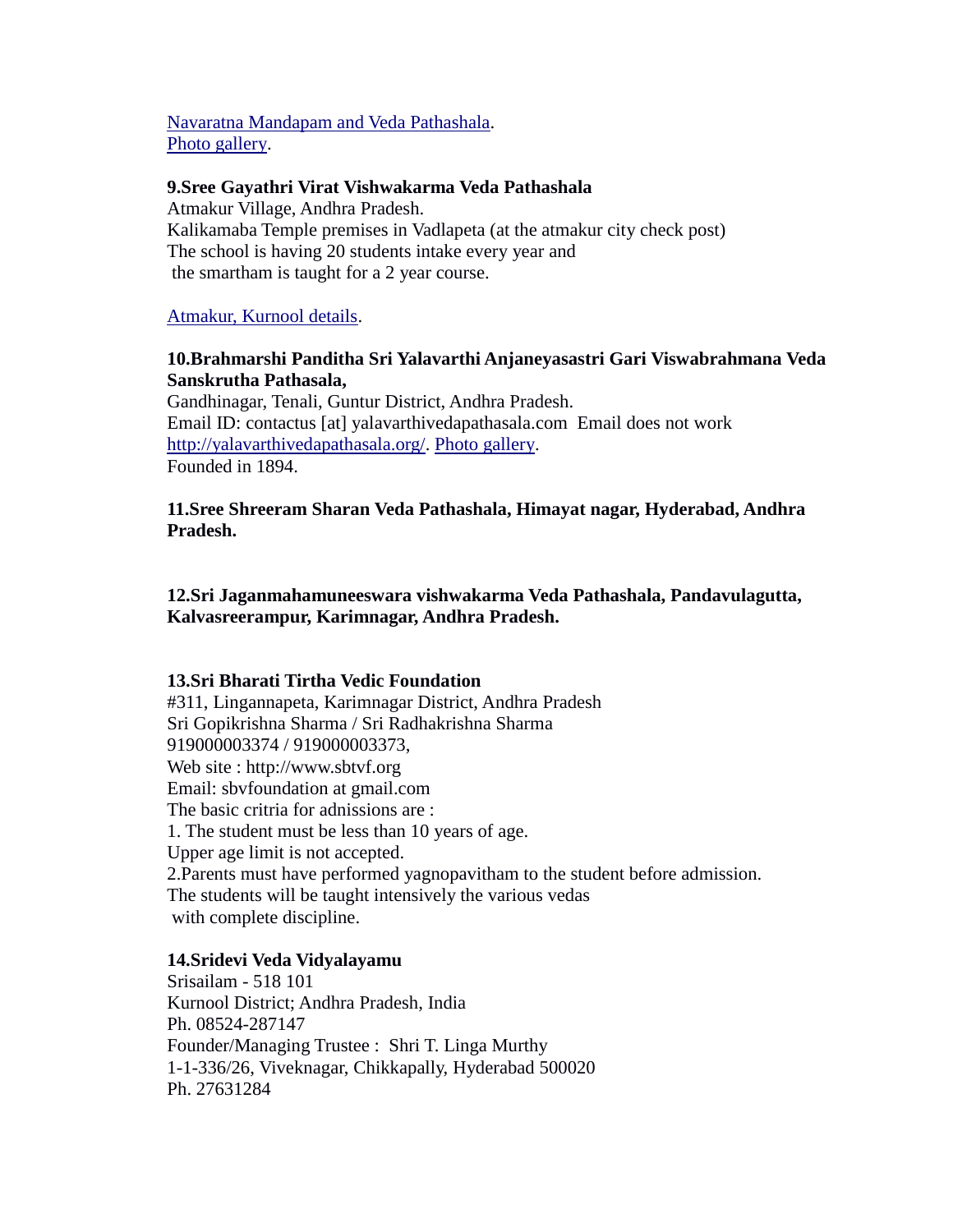### **15.Narayana Sanskrita Veda Vidyalaya**

Sri Siva Sai Kshetram, Kanchikacherla Vydic Foundation of India, 521 180, Krishna District, Andhra Pradesh

In U.S. -- For U.S. tax deductible donations, Sri Shirdi Sai Baba Temple Of Austin, c/o Vydic Foundation of India, P.O. Box 500271, Austin, Texas-78750, U.S.A. 1-888-835-7788 <http://vedicyagyacenter.com/vedic-yagya-school.html>

This file is copied from http://sanskritdocuments.org/doc\_veda/vedapathashala.html

#### **16.Veda Patasalas, Dharmagiri in Tirumala Andhra Pradesh**

Maintained by Dharma Prachara Parishad Run by Tirumala Tirupati Devasthanam (TTD) [Information,](http://andhranewsonline.wordpress.com/2010/07/18/dharmagiri-veda-pathashala/) [news item in Hindu,](http://www.thehindu.com/todays-paper/tp-national/tp-andhrapradesh/article2881340.ece) February 11, 2012. [Video](http://www.youtube.com/watch?v=zn4niBlAQ3c) [News item](http://news.webindia123.com/news/articles/India/20120909/2060348.html) webindia123, September 9, 2012. [Nitya Veda Prayanam.](http://news.webindia123.com/news/articles/India/20100912/1585931.html)

#### **17.Veda Patasalas, Keesaragutta, Andhra Pradesh**

Ranga Reddy district Maintained by Dharma Prachara Parishad News report [Sanskrit/Veda patashala](http://tirumalatirupati-info.blogspot.com/2012/10/ttd-sanskrit-veda-patashala-keesara.html) at Kessaragutta

#### **18.Sri Venkateswara Vedic university**

Alipiri-Chandragiri Bypass Road, Tirupati, Andhra Pradesh Phone Nos: Vice-Chancellor: 0877-2222586 Registrar: 0877-2264404 Email: vcvedicuniversity@yahoo.com [Website](http://www.svvedicuniversity.org/establishment.php)

#### **19.Satyapramoda Vidyapeetha, Hyderabad. ???**

Pt. Jayateerthacharya Pagidal

# **20.Mahadeva Veda Pathashala**

Achalapur, Mandal Thandoor Adilabad Dist. , Andhra Pradesh, 504292, India For additional information, contact Sai Kiran Sharma 8735227883,8008828817,9849722541 mahadevavedapatashala3 at gmail.com Site not available.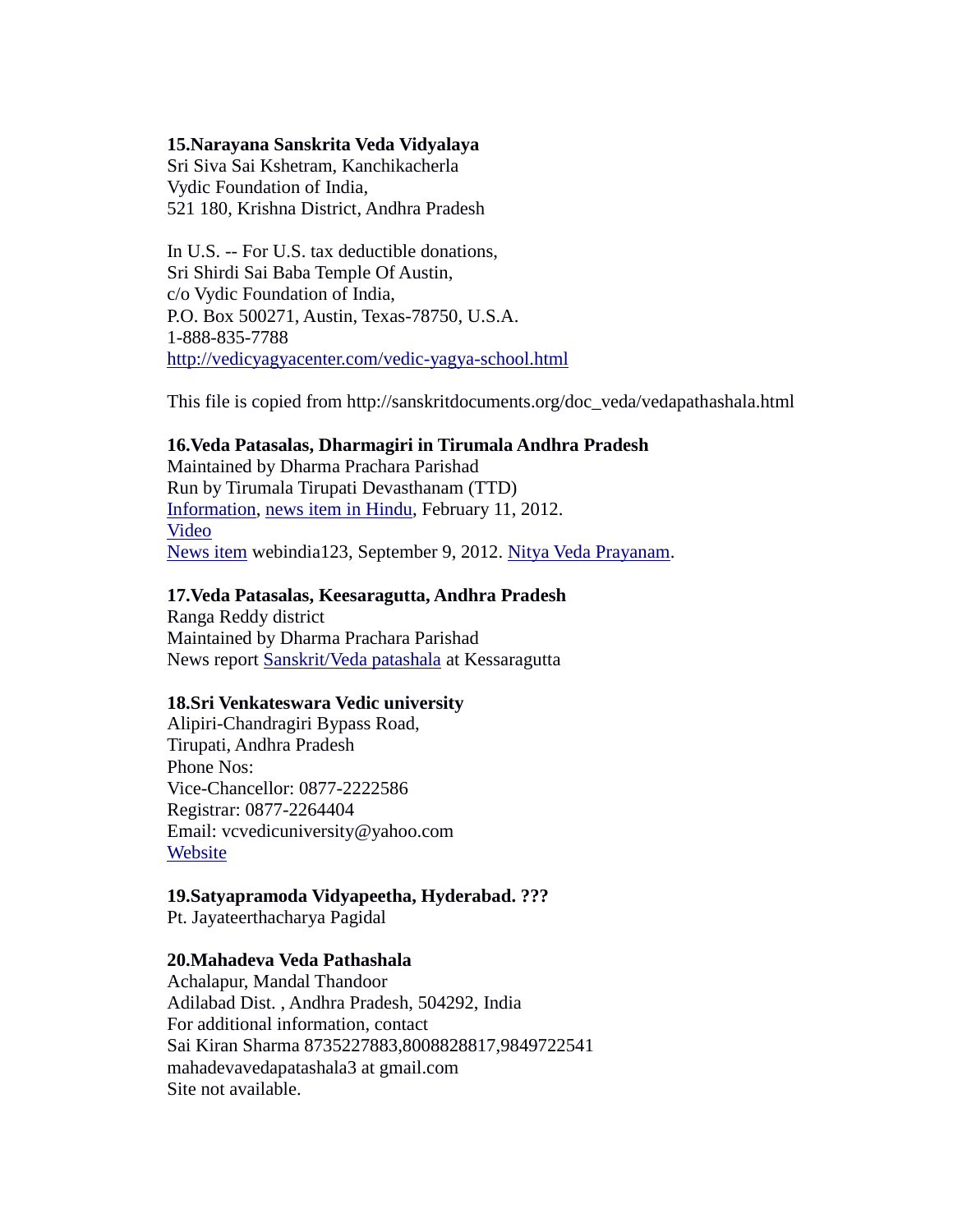## **21.Sri Dattatreya Veda Vidya Gurukulam from Rajahmundry**

12-18-17, Middle Street, Aryapuram Rajahmundry - 533104. (Amdhra Pradesh) Phone: 0883-441370. E-mail at sdvgurukulam at hotmail.com [1,](http://sanskritdocuments.org/doc_veda/Telugu) [2,](http://www.youtube.com/watch?v=5LGmvN80h1Q) [3,](http://www.youtube.com/watch?v=n5ziO4Vb4b8) and [4.](http://www.youtube.com/watch?v=hGhTKNGIoU0) [Veda Vidya Sammelan](http://www.thehindu.com/news/cities/Visakhapatnam/article393497.ece) news report in thehindu.com

## **22.Sri Gurusarvabhouma Sanskrit Vidyapeetha**

Sri Raghavendra Swamy Matha Mantralayam 518 345 Dist. Kurnool, Andhra Pradesh Ph: 08512-279496 Email : sgsvp at raghavendramutt.org Email does not work Contact : Raghunandana Sharma

Established by Jagadguru Shri Madhwacharya during 13th century. It is residential education centre that extends support to hundreds of students. It runs totally on Charity basis and students need not to pay any thing. The Vidyapeetha provides education in Vedas and Dwaita Philosophy. The duration is around 12-14 years. The peethadhipati of Srimatha runs several branches of this vidyapeetha at various places in Karnataka, Maharashtra and Andhra Pradesh as well.

Those who want guidance to reach the Gurkul may contact Mr. N Veerabhadraiah, Phone: 91-40-23062172, Kukatpally, Hyderabad.

#### **23.Nigama Needam (Sangopangavedamahavidyala)**

Acharya Udayan(President) Pidiched, Gajwel, Medak Andhra Pradesh . 502 278, India, Phone No. +95-9440721958, +95-9396204337 Email: nigamaneedam at ymail.com Email does not work Website: [http://www.nigama-needam.org](http://www.nigama-needam.org/) Various [courses,](http://www.nigama-needam.org/courses.html) [Photo gallery](http://www.nigama-needam.org/photo-gallery.html) Established in 2003 by Acharya Udayan, there are about 20 students currently studying at the Gurukula.

#### 24.**Sri Jnana Saraswati Veda Pathasala,**

Near Bhagyalata Hospital, B.D.L.Colony, Vanasthalipuram, Hyderabad. Manager of the school is Sri L.S.S.Sastry Phone : 24024040; 9866035772 Veda pathasala L.B.Nagar, Hyderabad Organiser: B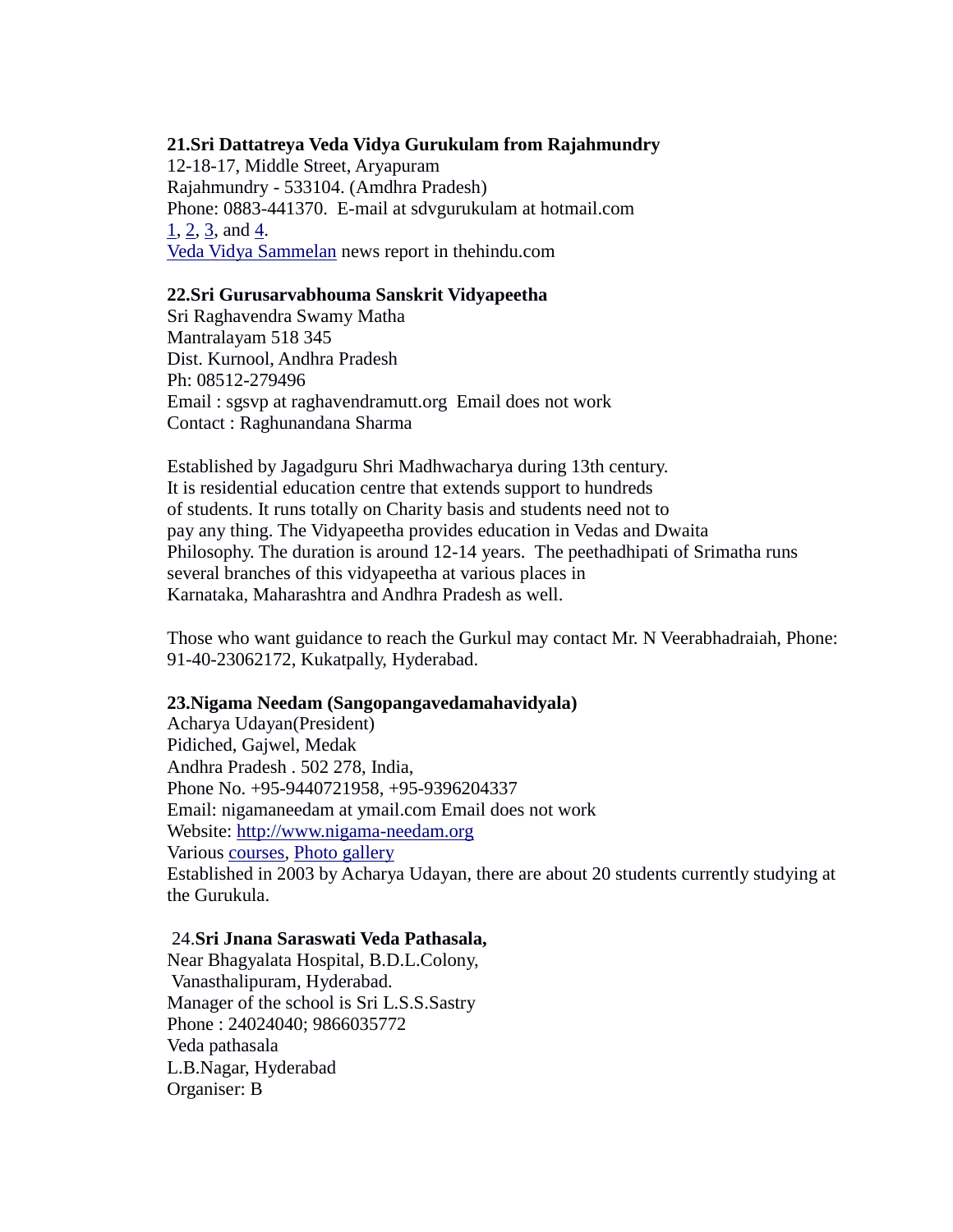Bangaraih Sharma, Organiser of Hampi Virupaksha Peetam in Andhra and Tamil Nadu

## **25 Veda Pathashala**

Established in 2003 by Arulananda Swami Run by Sri Lalitananda Ashram, Vadarevu, Prakasam District, AP, India 523 157. Ph: +91 (8594) 248 237 Email: arulandandatrust at arulananda.org Email does not work Brahmendra Ashram, Chillakallu, Jaggaiahpeta Mandal, Krishna District, AP, India 521178. Ph: +91 (86454) 200 117 Arullanantha Trust, UK OR Arulananda Foundation, USA ukashram at arulananda.org Site : [http://www.arulananda.org](http://www.arulananda.org/) [Photo gallery](http://www.arulananda.org/photos/photogallery.html)

## **26.Sankara Veda Pathasala**

under the Kanchi Kamakoti Mahasamsthanam Sankara Matham, Dwaraka Nagar Visakhapatnam (Vizag), Andhra Pradesh [News report 2007,](http://www.hindu.com/2007/11/30/stories/2007113061050300.htm) School for learning Vedas opens.

# **27.Tirumala Tirupati Devasthanam**

Sri Venkateswara Unnata Veda Vidyadhyana Samstha In addition to Vedagiri in Tirumala, Tirumala Tirupati Devastanam (TTD) has started additional Veda Pathashalas at Tadiparti in Anantapur district, Bhimavaram in East Godavari and at Vizianagaram, Manthani, and Chilkur. [News report 2007,](http://www.chitoor.com/news/2007/april/22-ttd-set-up.php) TTD to set up three Vedic schools. [News report 2010,](http://www.hindu.com/2010/06/15/stories/2010061560300400.htm) TTD's Vedic school opened at Chilkur [Photo gallery Veda Patashala near Chilkur Balaji Temple, Hyderabad, Andhra Pradesh](http://www.flickr.com/photos/akbarphotography/4268769346/)

# **28.Brahmashri Narendra Kapre**

A unique method of teaching, conducting Veda Chanting classes through Skype and other media Sheshagiri Apartment , Saket Dham Padmarao Nagar, Hyderabad -500034 Phone 040 - 27501471 Mobile: 9246871963 Brahmashri Kapre has many well recorded audio and video clips online. Some of them are listed below [Vedarakshan pravachan, SavitrSuktam, ManyuSuktam, Bharat Kya Hai](https://soundcloud.com/yadbhavishya/) **on https://soundcloud.com/yadbhavishya/** [Bhagavad Gita](http://archive.org/details/Bhagavad_Gita)**,** [NArayaneeyam](http://archive.org/details/Narayaneeyam)**,** [Vishnu Sahasranama Stotra](http://archive.org/details/VishnuSahasranamaStotra)**,** [tarkasangrahaH](http://archive.org/details/tarkasangrahaH)**,**  [Shikshashtakam](http://archive.org/details/Shikshashtakam)**,** [SankshepaRamayana](http://archive.org/details/SankshepaRamayana) **on arvhive.org** [Shiv Mahimna Stotram 01-20](https://who.rocq.inria.fr/Ramakrishna.Upadrasta/Music/Shiv_Mahimna/Shiv_Mahimna_Stotram_01-20.mp3) **and** [Shiv Mahimna Stotram 21-43](https://who.rocq.inria.fr/Ramakrishna.Upadrasta/Music/Shiv_Mahimna/Shiv_Mahimna_Stotram_21-43.mp3)